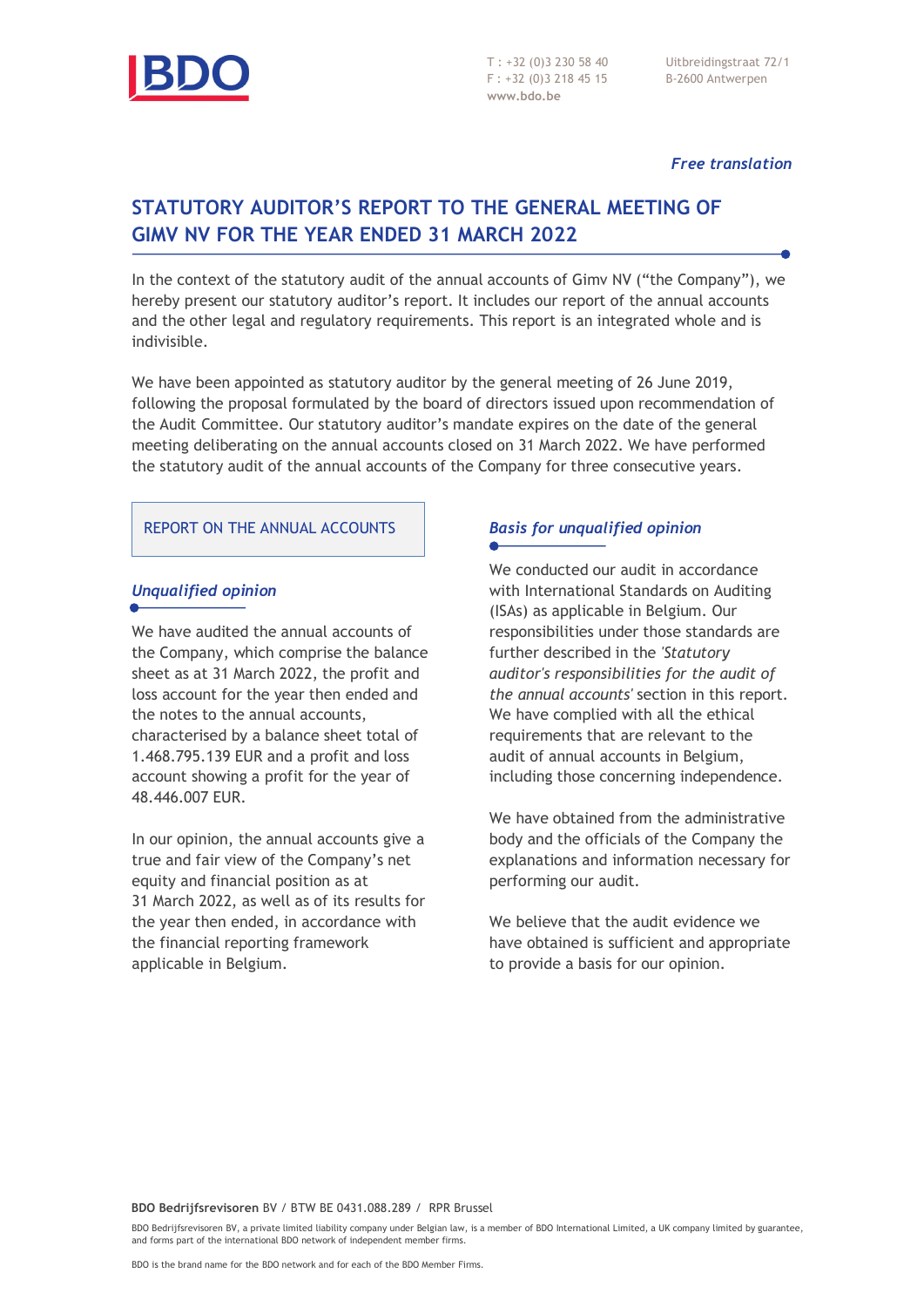

## *Key audit matters*

Key audit matters are those matters that, in our professional judgment, were of most significance in our audit of the annual accounts of the current year. These matters were addressed in the context of our audit of the annual accounts as a whole, and in forming our opinion thereon, and we do not provide a separate opinion on these matters.

### *Valuation of the financial fixed assets Description of the key matter*

As an investment company, Gimv NV participates in various portfolio companies, which are valued at cost and are presented in the header "financial fixed assets" of the balance sheet for an amount of 1.097.597.898 EUR. These represent 75% of the balance sheet. As described in VOL-kap 6.19 of the financial statements, write-downs are recorded in the event of permanent capital loss or depreciation, justified by the status, profitability or prospects of the company in which the shares are held. The determination of a possible sustainable loss or depreciation is based on estimates made by management. Changes in the underlying assumptions and estimates could lead to a significant deviation in the impairments recorded or to be booked. The global pandemic "COVID-19" is causing uncertainty in the market regarding the current and future performance of companies. This increases the risk of a significant deviation in the written or booked write-downs.

The trade restrictions against Russia and the geopolitical situation in Russia and Ukraine is causing uncertainty in the market regarding the current and future performance of companies, which can also translate into increased volatility in market multiples.

This increases the risk of a significant deviation in the written or booked writedowns.

### *Summary of procedures performed*

With regard to the aforementioned key matter, we have conducted additional procedures in areas with an increased risk of subjectivity in the valuation process. This included, amongst others, that:

- We have engaged our internal valuation specialists to assess the assumptions and estimates used by management. The adequacy and consistency of the applied valuation method was assessed. The correctness of the calculation was also checked. In addition, it was assessed that management took sufficient account of the impact of the "COVID-19" pandemic and the impact of the trade restrictions against Russia and the geopolitical situation in Russia and Ukraine on the valuation of the portfolio companies.
- We discussed and analysed the valuation method used for the investments;
- We have reconciled the source data used with, where available, audited data and the published annual accounts;
- We have investigated potential indications of impairment by analysing the performance of the underlying investment.

## *Responsibilities of administrative body for the drafting of the annual accounts*

The administrative body is responsible for the preparation of annual accounts that give a true and fair view in accordance with the financial reporting framework applicable in Belgium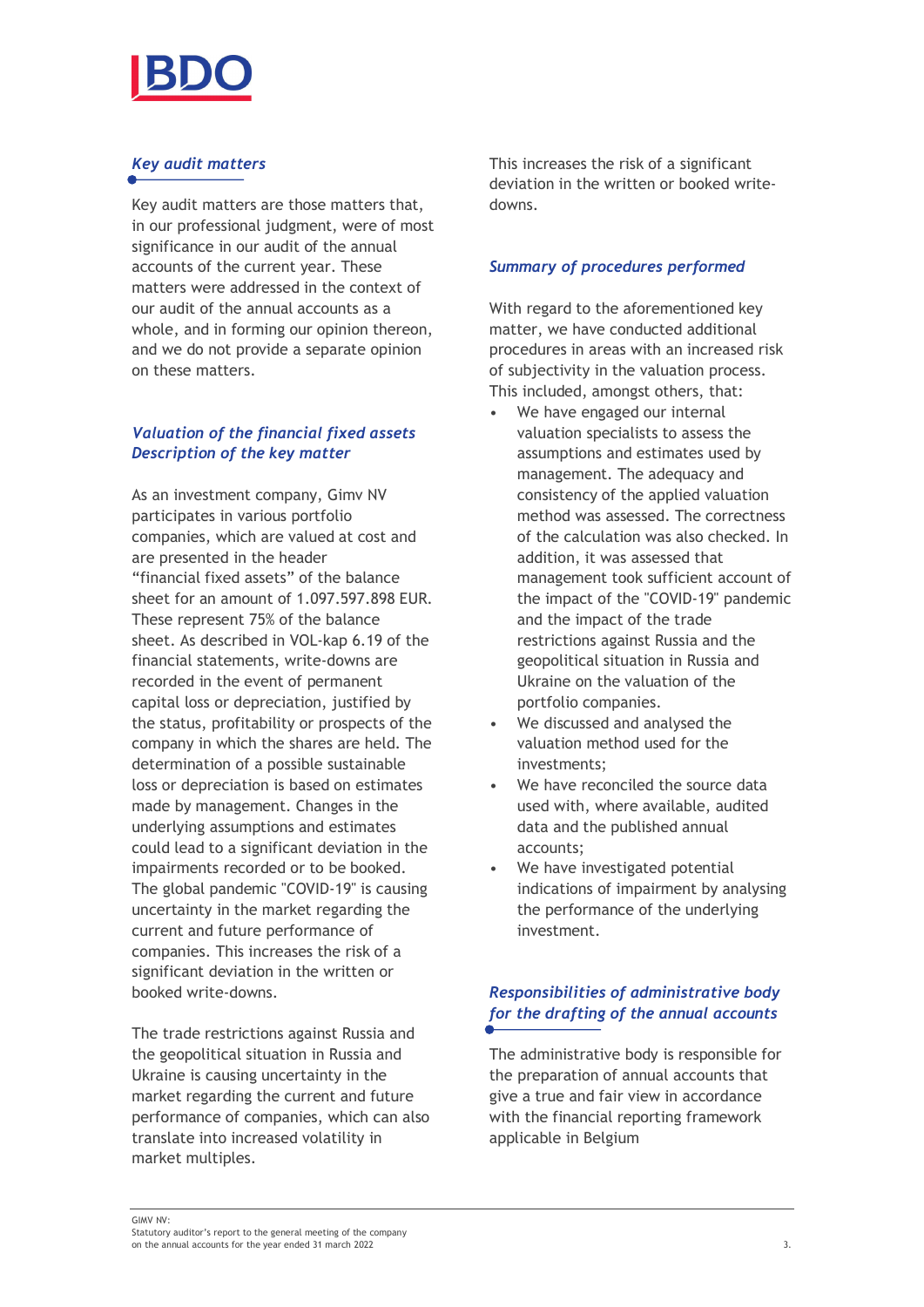

and for such internal control as the administrative body determines is necessary to enable the preparation of annual accounts that are free from material misstatement, whether due to fraud or error.

In preparing the annual accounts, the administrative body is responsible for assessing the Company's ability to continue as a going concern, disclosing, as applicable, matters related to going concern and using the going concern basis of accounting unless the administrative body either intends to liquidate the Company or to cease operations, or has no realistic alternative but to do so.

# *Statutory auditor's responsibilities for the audit of the annual accounts*

Our objectives are to obtain reasonable assurance about whether the annual accounts as a whole are free from material misstatement, whether due to fraud or error, and to issue a statutory auditor's report that includes our opinion. Reasonable assurance is a high level of assurance, but is not a guarantee that an audit conducted in accordance with ISAs will always detect a material misstatement when it exists.

Misstatements can arise from fraud or error and are considered material if, individually or in the aggregate, they could reasonably be expected to influence the economic decisions of users taken on the basis of these annual accounts.

When executing our audit, we respect the legal, regulatory and normative framework applicable for the audit of annual accounts in Belgium. However, a statutory audit does not guarantee the future viability of the Company, neither the efficiency and effectiveness of the management of the Company by the administrative body. Our responsibilities with respect to the

administrative body's use of the going concern basis of accounting are described below.

As part of an audit in accordance with ISAs, we exercise professional judgment and maintain professional skepticism throughout the audit. We also:

- Identify and assess the risks of material misstatement of the annual accounts, whether due to fraud or error, design and perform audit procedures responsive to those risks, and obtain audit evidence that is sufficient and appropriate to provide a basis for our opinion. The risk of not detecting a material misstatement resulting from fraud is higher than for one resulting from error, as fraud may involve collusion, forgery, intentional omissions, misrepresentations, or the override of internal control;
- Obtain an understanding of internal control relevant to the audit in order to design audit procedures that are appropriate in the circumstances, but not for the purpose of expressing an opinion on the effectiveness of the Company's internal control;
- Evaluate the appropriateness of accounting policies used and the reasonableness of accounting estimates and related disclosures made by the administrative body;
- Conclude on the appropriateness of the administrative body's use of the going concern basis of accounting and, based on the audit evidence obtained, whether a material uncertainty exists related to events or conditions that may cast significant doubt on the Company's ability to continue as a going concern. If we conclude that a material uncertainty exists,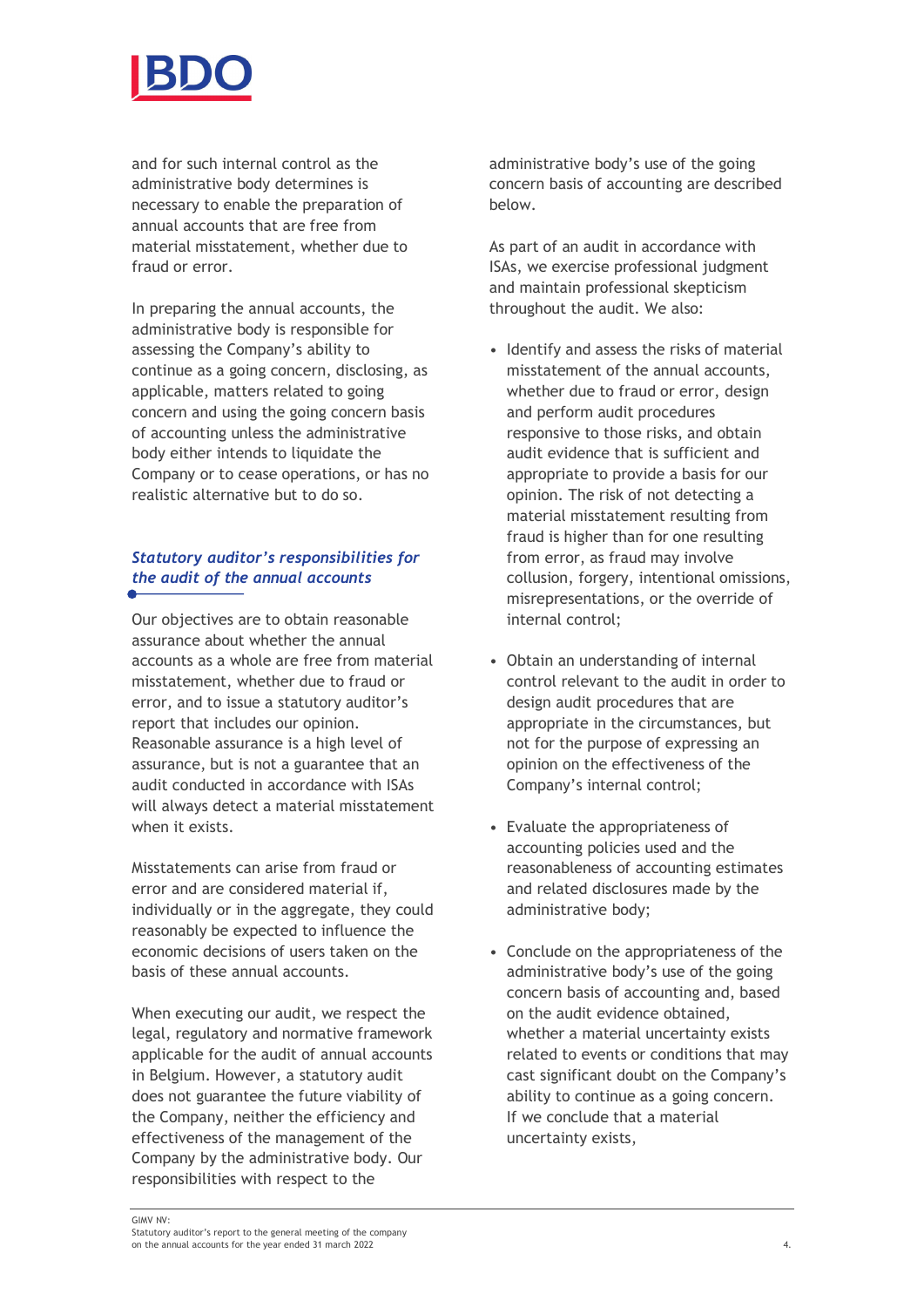

we are required to draw attention in our statutory auditor's report to the related disclosures in the annual accounts or, if such disclosures are inadequate.

to modify our opinion. Our conclusions are based on the audit evidence obtained up to the date of our statutory auditor's report. However, future events or conditions may cause the Company to cease to continue as a going concern;

• Evaluate the overall presentation, structure and content of the annual accounts and whether the annual accounts represent the underlying transactions and events in a manner that achieves fair presentation.

We communicate with the *A*udit Committee regarding, among other matters, the planned scope and timing of the audit and significant audit findings, including any significant deficiencies in internal control that we identified during our audit.

We also provide the Audit Committee with a statement that we have complied with relevant ethical requirements regarding independence, and to communicate with them all relationships and other matters that may reasonably be thought to bear on our independence and, where applicable, related safeguards.

From the matters communicated with the Audit Committee, we determine those matters that were of most significance in the audit of the consolidated financial statements of the current year, and are therefore the key audit matters. We describe these matters in our statutory auditor's report, unless law or regulation precludes public disclosure about the matter.

### OTHER LEGAL AND REGULATORY REQUIREMENTS

## *Responsibilities of the administrative body*

The administrative body is responsible for the preparation and the content of the director's report and for the documents to be deposited in accordance with the legal and regulatory requirements, as well as for the compliance with the legal and regulatory requirements regarding bookkeeping, with the Code of companies and associations and with the Company's by-laws.

## *Responsibilities of the statutory auditor*

In the context of our mission and in accordance with the Belgian standard (version revised 2020) which is complementary to the International Standards on Auditing (ISAs) as applicable in Belgium, it is our responsibility to verify, in all material aspects, the director's report and certain documents to be deposited in accordance with the legal and regulatory requirements, and compliance with certain provisions of the Code of Companies and Associations and of the Company's by-laws, as well as to report on these elements.

## *Aspects related to the director's report*

In our opinion, after having performed specific procedures in relation to the director's report, the director's report is consistent with the annual accounts for the same financial year, and it is prepared in accordance with articles 3:5 and 3:6 of the Code of Companies and Associations.

In the context of our audit of the annual accounts, we are also responsible for considering,